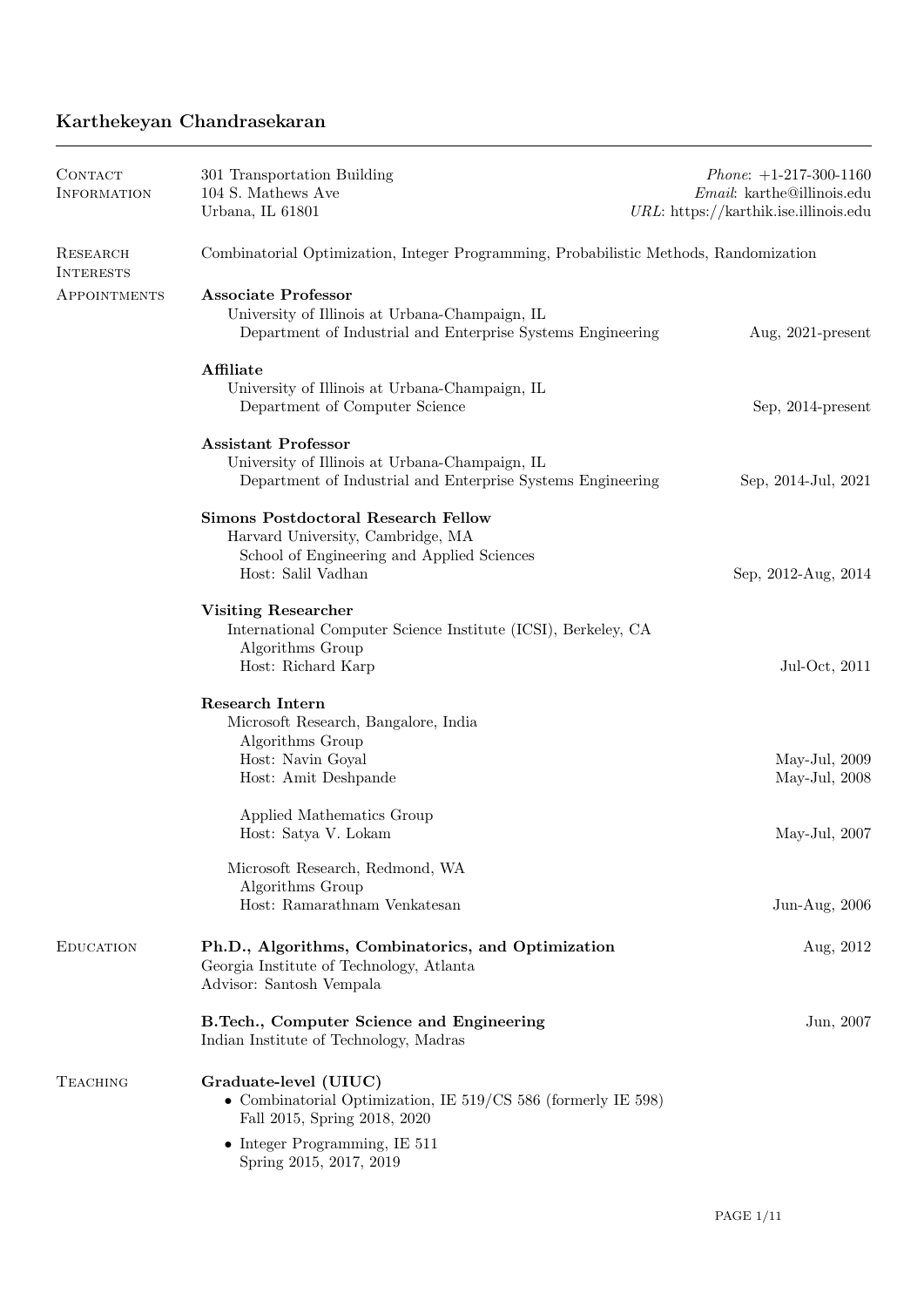|                                                                                                                                                                                                 | Undergraduate-level (UIUC)<br>$\bullet$ Deterministic Models in Optimization, IE 310<br>Spring 2016, 2022, Fall 2016, 2017, 2018, 2019, 2020                                                                 |                                       |
|-------------------------------------------------------------------------------------------------------------------------------------------------------------------------------------------------|--------------------------------------------------------------------------------------------------------------------------------------------------------------------------------------------------------------|---------------------------------------|
|                                                                                                                                                                                                 | • Operations Research Lab, IE 311<br>Spring 2016, Fall 2016, 2017, 2018                                                                                                                                      |                                       |
| <b>STUDENTS</b>                                                                                                                                                                                 | <b>PhD</b> Advisees<br>• Shubhang Kulkarni, UIUC $(2020\text{-present})$                                                                                                                                     |                                       |
|                                                                                                                                                                                                 | • Weihang Wang, UIUC $(2019$ –present)                                                                                                                                                                       |                                       |
|                                                                                                                                                                                                 | • Calvin Beideman, UIUC (2018–present)                                                                                                                                                                       |                                       |
|                                                                                                                                                                                                 | • Chao Xu, UIUC (PhD, May 2018, joint with Prof. Chandra Chekuri)<br>Thesis title: "Cuts and Connectivity in Graphs and Hypergraphs"<br>Currently at Voleon (formerly at Yahoo! Research, New York and Grab) |                                       |
|                                                                                                                                                                                                 | <b>MS Advisees</b><br>• Sahand Mozaffari, UIUC (Aug 2021, joined Microsoft)                                                                                                                                  |                                       |
|                                                                                                                                                                                                 | • Ali Bibak, UIUC (Aug 2020, joined FlexTrade)                                                                                                                                                               |                                       |
|                                                                                                                                                                                                 | <b>BS-MCS Advisees</b><br>• Victor Sui, UIUC $(2019-2020, \text{joined Jump Trading})$                                                                                                                       |                                       |
|                                                                                                                                                                                                 | <b>Undergrad Advisees</b><br>• Aditya Pillai, UIUC (2019–2020, joined as PhD student at Georgia Tech)                                                                                                        |                                       |
|                                                                                                                                                                                                 | • Jingwen Jiang, UIUC (2015–16, joined as PhD student at Univ. of Chicago)                                                                                                                                   |                                       |
| <b>GRANTS</b><br>Awarded<br>• Cuts, Connectivity and Partitioning in Graphs, Hypergraphs and Beyond<br>NSF (\$500,000): Algorithmic Foundations (Small), jointly with co-PI Prof. Chekuri, 2019 |                                                                                                                                                                                                              |                                       |
|                                                                                                                                                                                                 | • Matrix Signings and Algorithms for Expanders and Combinatorial Nullstellensatz<br>NSF (\$500,000): Algorithmic Foundations (Small), jointly with co-PI Prof. Kolla, 2018                                   |                                       |
| AWARDS AND<br><b>HONORS</b>                                                                                                                                                                     | Sharp Outstanding Teaching Award in Industrial Engineering<br>University of Illinois, Urbana-Champaign                                                                                                       | 2018                                  |
|                                                                                                                                                                                                 | Teachers Ranked as Excellent by their Students<br>Combinatorial Optimization (Grad level)<br>Deterministic Models in Optimization (Undergrad level)                                                          | Spring 2018, Spring 2020<br>Fall 2017 |
|                                                                                                                                                                                                 | Best Ph.D. Thesis Award<br>Sigma Xi Chapter, Georgia Institute of Technology                                                                                                                                 | 2013                                  |
|                                                                                                                                                                                                 | College of Computing Dissertation Prize<br>Georgia Institute of Technology                                                                                                                                   | 2012                                  |
|                                                                                                                                                                                                 | Algorithms and Randomness Center (ARC) Fellowship<br>Georgia Institute of Technology                                                                                                                         | Fall 2010, Spring 2012                |
| <b>CONFERENCE</b><br><b>PUBLICATIONS</b>                                                                                                                                                        | Counting and enumerating optimum cut sets for hypergraph $k$ -partitioning problems<br>for fixed $k$                                                                                                         |                                       |
|                                                                                                                                                                                                 | (with C. Beideman, W. Wang)<br>- (to appear) International Colloquium on Automata, Languages and Programming (ICALP), Jul<br>2022                                                                            |                                       |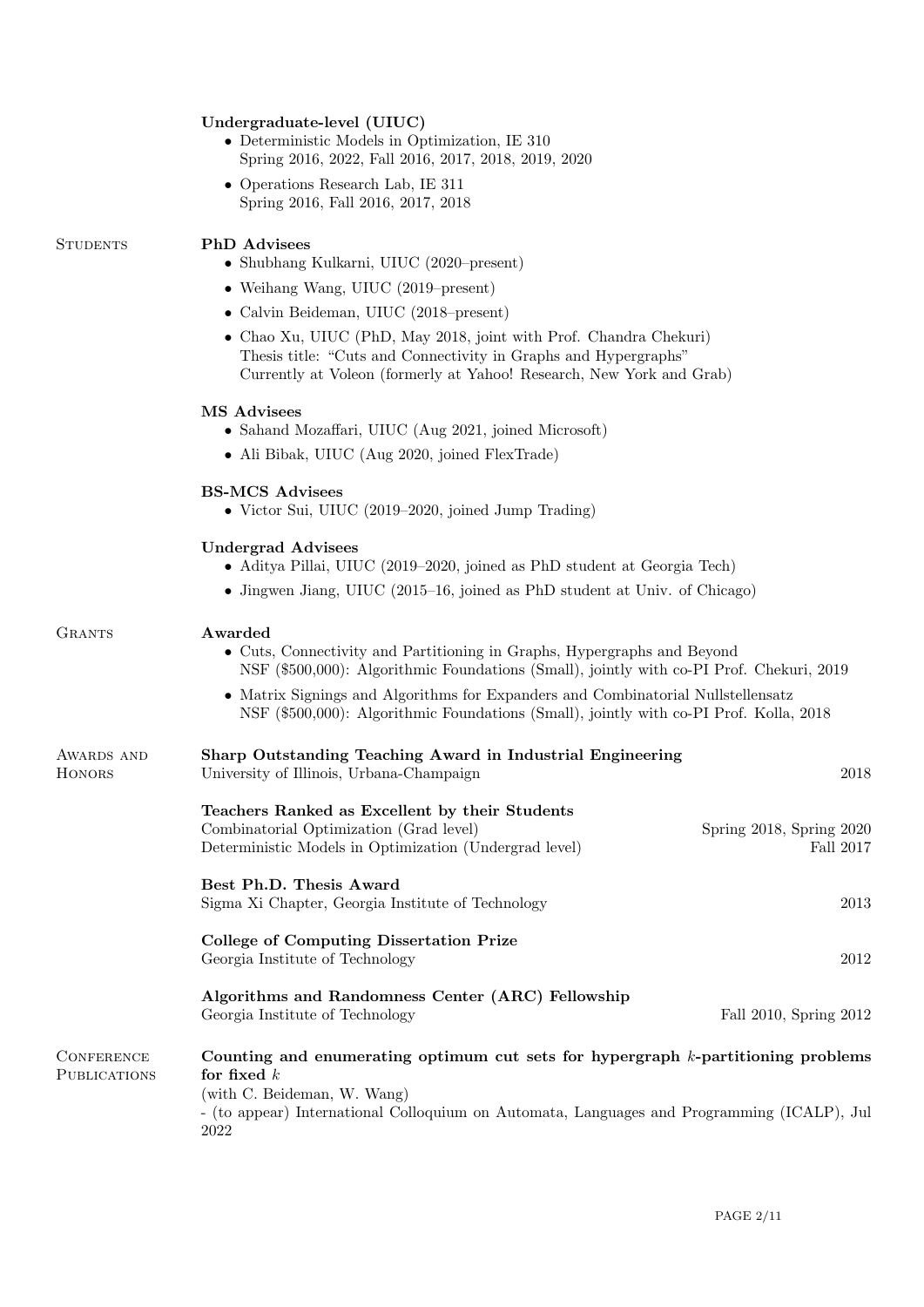### Faster connectivity in low-rank hypergraphs via expander decomposition

(with C. Beideman, S. Mukhopadhyay, D. Nanongkai) - Integer Programming and Combinatorial Optimization (IPCO), Jun 2022

### Deterministic enumeration of all minimum  $k$ -cut-sets in hypergraphs for fixed  $k$ (with C. Beideman, W. Wang)

- ACM-SIAM Symposium on Discrete Algorithms (SODA), Jan 2022

### $\ell_p$ -norm Multiway Cut

(with W. Wang) - European Symposium on Algorithms (ESA), Sep 2021

### Fixed Parameter Approximation Scheme for Min-max k-cut

(with W. Wang) - Integer Programming and Combinatorial Optimization (IPCO), May 2021

### Min-max Partitioning of Hypergraphs and Symmetric Submodular Functions (with C. Chekuri)

- ACM-SIAM Symposium on Discrete Algorithms (SODA), Jan 2021

### Fixed-Parameter Algorithms for Longest Heapable Subsequence and Maximum Binary Tree

(with E. Grigorescu, G. Istrate, S. Kulkarni, Y-S. Lin, M. Zhu) - International Symposium on Parameterized and Exact Computation (IPEC), Dec 2020

### Hypergraph  $k$ -cut for fixed  $k$  in deterministe polynomial time

(with C. Chekuri) - IEEE Symposium on Foundations of Computer Science (FOCS), Nov 2020

### The Maximum Binary Tree Problem

(with E. Grigorescu, G. Istrate, S. Kulkarni, Y-S. Lin, M. Zhu) - European Symposium on Algorithms (ESA), Sep 2020

### Multicriteria cuts and size-constrained k-cuts in hypergraphs

(with C. Beideman, C. Xu) - International Conference on Randomization and Computation (RANDOM), Aug 2020

### Spectral Aspects of Symmetric Matrix Signings

(with C. Carlson, H-C. Chang, N. Kakimura, A. Kolla) - Mathematical Foundations of Computer Science (MFCS), Aug 2019

### Improving the Integrality Gap for Multiway Cut

(with K. Bérczi, T. Király, V. Madan) - Integer Programming and Combinatorial Optimization (IPCO), May 2019

# Improving the smoothed complexity of FLIP for max cut problems

(with A. Bibak, C. Carlson) - ACM-SIAM Symposium on Discrete Algorithms (SODA), Jan 2019

### Lattice-based Locality Sensitive Hashing is Optimal

(with D. Dadush, V. Gandikota, E. Grigorescu) - Innovations in Theoretical Computer Science (ITCS), Jan 2018

### Hypergraph k-Cut in Randomized Polynomial Time

(with C. Xu, X. Yu) - ACM-SIAM Symposium on Discrete Algorithms (SODA), Jan 2018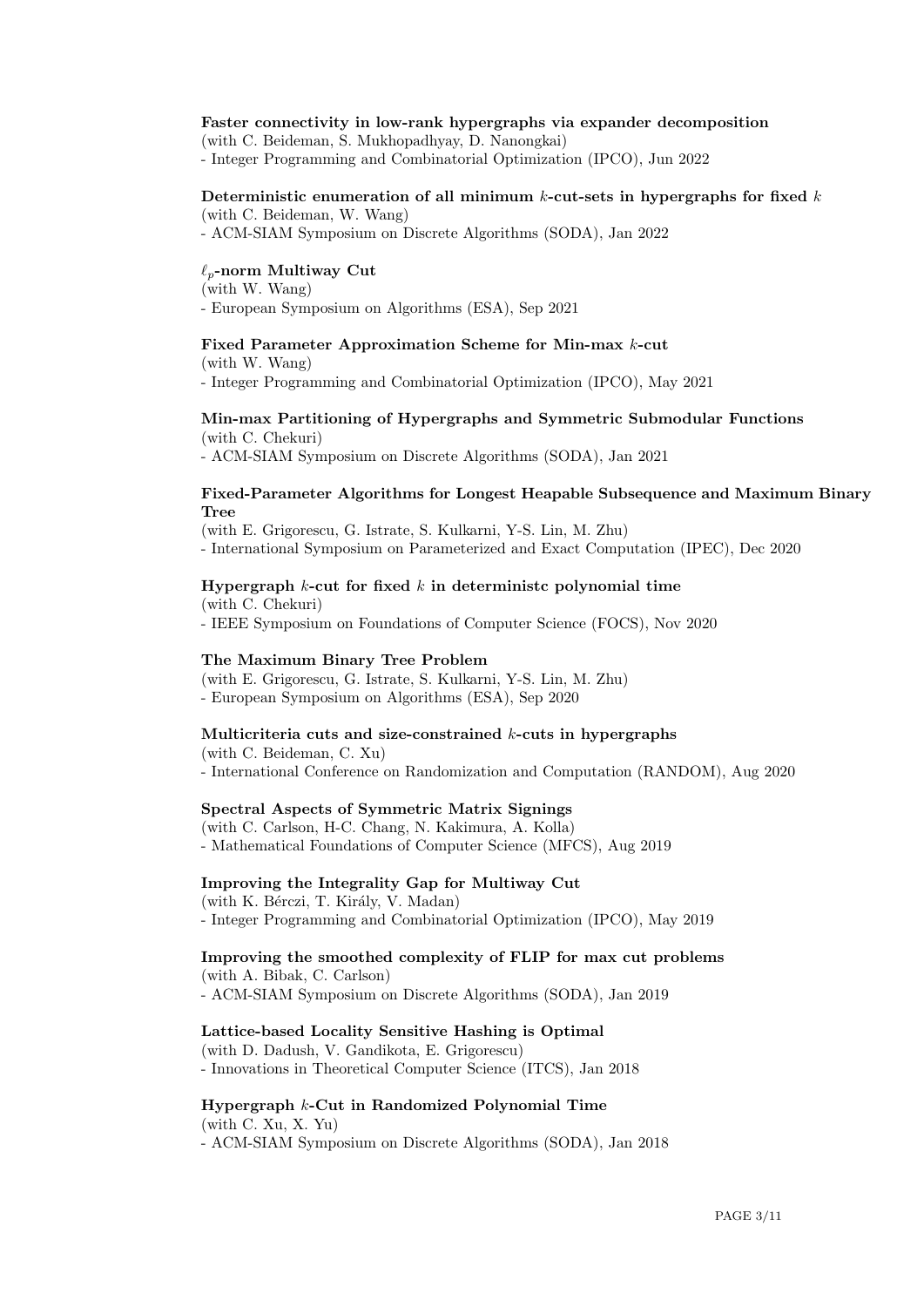# A tight  $\sqrt{2}$ -approximation for Linear 3-Cut

(with K. Bérczi, T. Király, V. Madan) - ACM-SIAM Symposium on Discrete Algorithms (SODA), Jan 2018

### Odd Multiway Cut in Directed Acyclic Graphs

(with S. Mozaffari) - International Symposium on Parameterized and Exact Computation (IPEC), Sep 2017

### Global and fixed-terminal cuts in digraphs

(with K. Bérczi, T. Király, E. Lee, C. Xu) - International Workshop on Approximation Algorithms for Combinatorial Optimization Problems (APPROX), Aug 2017

### On the Expansion of Group-Based Lifts

(with N. Agarwal, A. Kolla, V. Madan) - International Workshop on Randomization and Computation (RANDOM), Aug 2017

### Local Testing for Membership in Lattices

(with M. Cheraghchi, V. Gandikota, E. Grigorescu) - Foundations of Software Technology and Theoretical Computer Science (FSTTCS), Dec 2016

### Deciding Orthogonality in Construction-A Lattices

(with V. Gandikota, E. Grigorescu) - Foundations of Software Technology and Theoretical Computer Science (FSTTCS), Dec 2015

### Finding Small Stabilizers for Unstable Graphs

 $(with A. Bock, J. Könemann, B. Peis, L. Sanità)$ - Integer Programming and Combinatorial Optimization (IPCO), Jun 2014

### Finding a Most Biased Coin with Fewest Flips

(with R. Karp) - Conference on Learning Theory (COLT), Jun 2014

### Faster Private Release of Marginals on Small Databases

(with J. Thaler, J. Ullman, A. Wan) - Innovations in Theoretical Computer Science (ITCS), Jan 2014

### Integer Feasibility of Random Polytopes

(with S. Vempala) - Innovations in Theoretical Computer Science (ITCS), Jan 2014

### The Cutting Plane Algorithm is Polynomial for Perfect Matchings

 $(with L. Végh, S. Vempala)$ - IEEE Symposium on Foundations of Computer Science (FOCS), Oct 2012

### Algorithms for Implicit Hitting Set Problems

(with R. Karp, E. Moreno-Centeno, S. Vempala)

- ACM-SIAM Symposium on Discrete Algorithms (SODA), Jan 2011

### Deterministic Algorithms for the Lovász Local Lemma

(with N. Goyal, B. Haeupler) - ACM-SIAM Symposium on Discrete Algorithms (SODA), Jan 2010

### Thin Partitions: Isoperimetric Inequalities and Sampling Algorithms for some Nonconvex Families

(with D. Dadush, S. Vempala) - ACM-SIAM Symposium on Discrete Algorithms (SODA), Jan 2010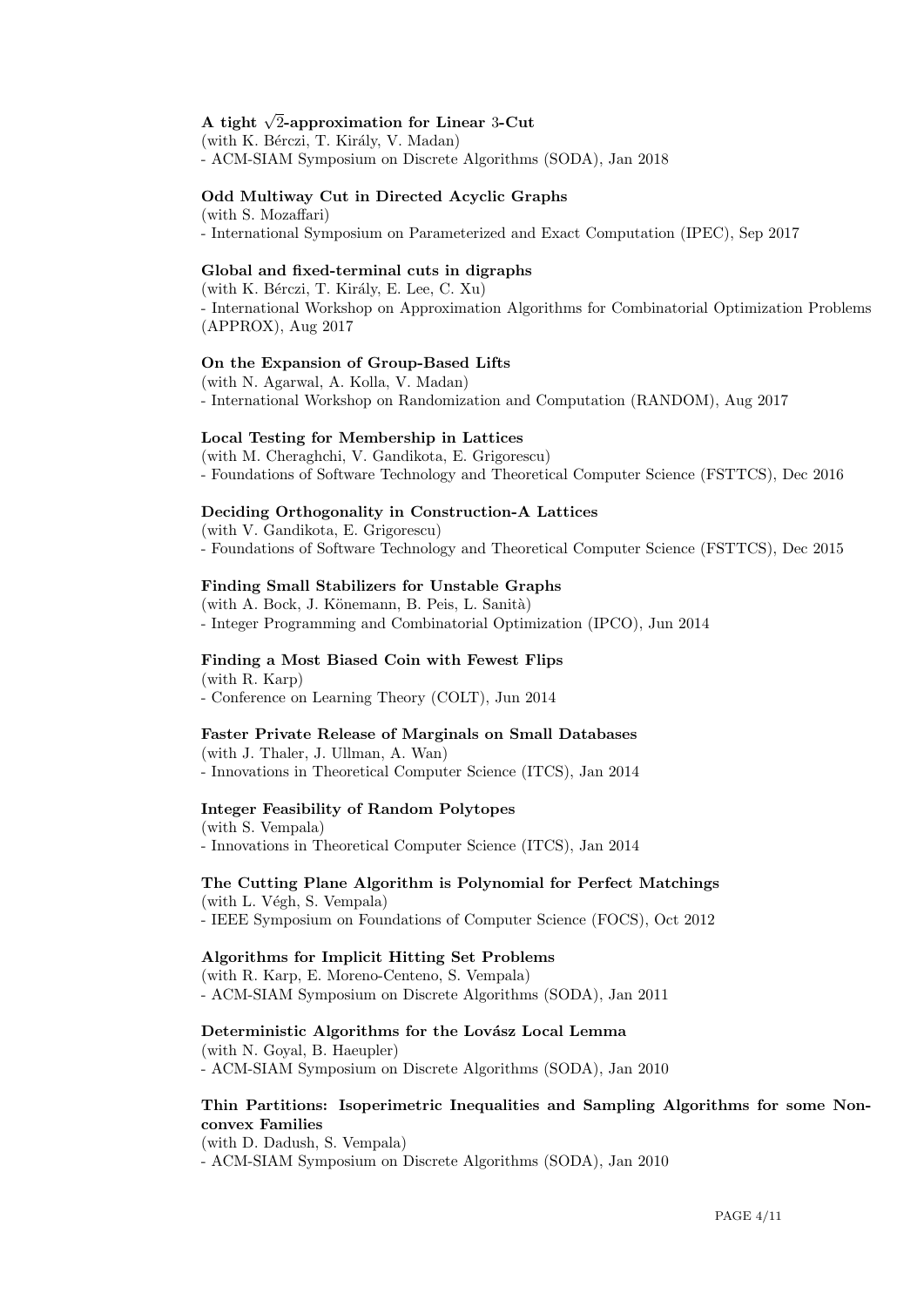### Sampling s-Concave Functions

(with A. Deshpande, S. Vempala) - International Workshop on Randomization and Computation (RANDOM), Aug 2009

#### Journal **PUBLICATIONS**  $\ell_p$ -norm Multiway Cut (with W. Wang) - Algorithmica, 2022

## Hypergraph  $k$ -cut for fixed  $k$  in deterministc polynomial time

(with C. Chekuri) - Mathematics of Operations Research, 2022

### Multicriteria cuts and size-constrained  $k$ -cuts in hypergraphs (with C. Beideman, C. Xu)

- Mathematical Programming, 2022

### The Maximum Binary Tree Problem

(with E. Grigorescu, G. Istrate, S. Kulkarni, Y-S. Lin, M. Zhu) - Algorithmica, Vol. 83, 2021

## Improving the smoothed complexity of FLIP for max cut problems

(with A. Bibak, C. Carlson) - ACM Transactions on Algorithms, Vol. 17, Issue 3, 2021

### Hypergraph k-cut in randomized polynomial time

(with C. Xu, X. Yu) - Mathematical Programming, Vol. 186, 2021

### Improving the Integrality Gap for Multiway Cut

(with K. Bérczi, T. Király, V. Madan) - Mathematical Programming, Vol. 183, 2020

### Spectral Aspects of Symmetric Matrix Signings

(with C. Carlson, H-C. Chang, N. Kakimura, A. Kolla) - Discrete Optimization, Vol. 37, 2020

### Odd Multiway Cut in Directed Acyclic Graphs

(with S. Mozaffari, M. Mnich) - SIAM Journal on Discrete Mathematics, Vol. 34, Issue 2, 2020

# A tight  $\sqrt{2}$ -approximation for Linear 3-Cut

(with K. Bérczi, T. Király, V. Madan) - Mathematical Programming, Vol. 184, Issue 1, 2020

### On the Expansion of Group-Based Lifts

(with N. Agarwal, A. Kolla, V. Madan) - SIAM Journal on Discrete Mathematics, Vol. 33, Issue 3, 2019

Additive Stabilizers for Unstable Graphs (with C. Gottschalk, J. Könemann, B. Peis, D. Schmand, A. Wierz) - Discrete Optimization, Vol. 31, 2019

### Beating the 2-approximation factor for Global Bicut

(with K. Bérczi, T. Király, E. Lee, C. Xu) - Mathematical Programming, Vol. 177, Issue 1, 2019

### Local Testing of Lattices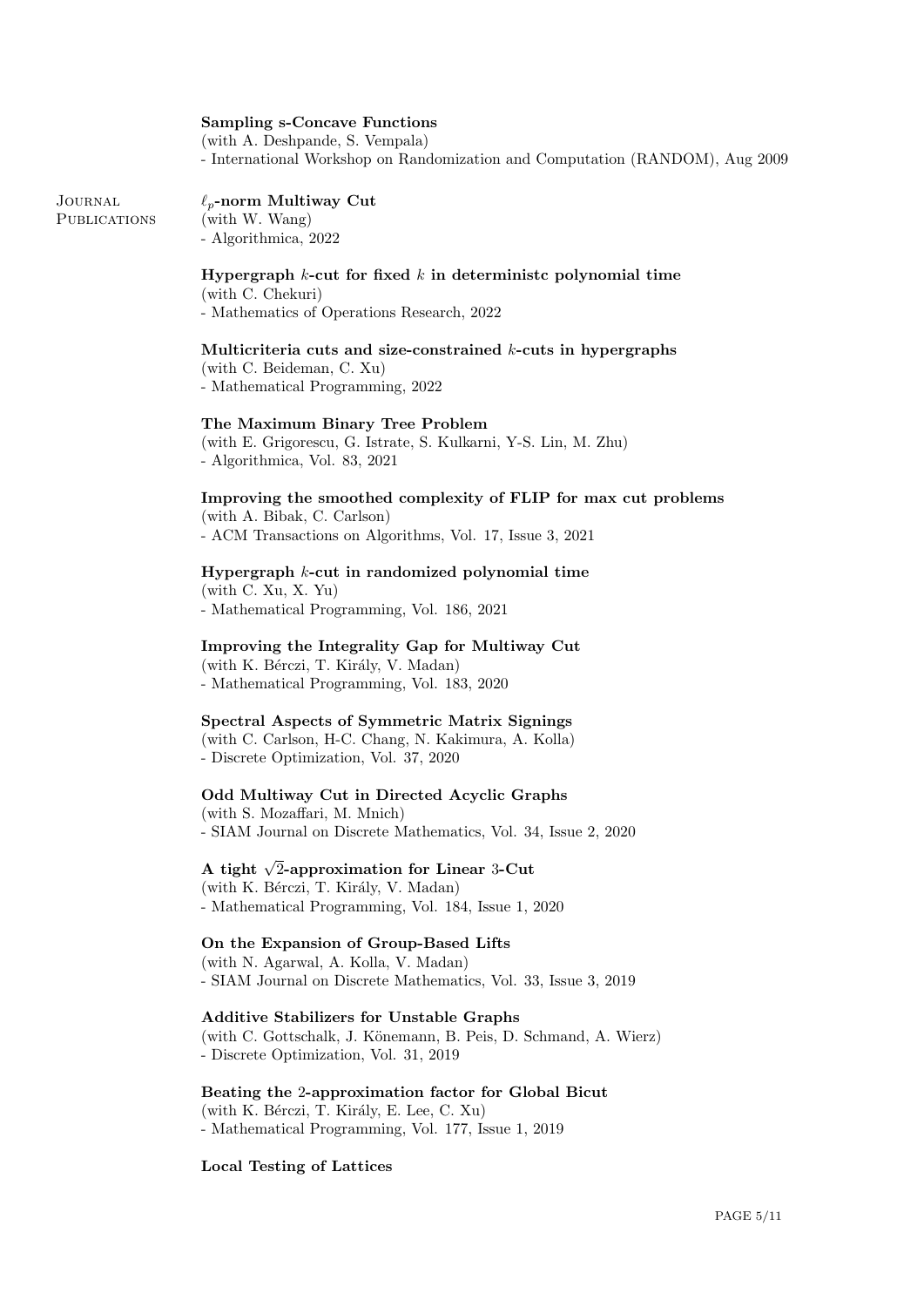(with M. Cheraghchi, V. Gandikota, E. Grigorescu) - SIAM Journal on Discrete Mathematics, Vol. 32, Issue 2, 2018

### Shift Lifts Preserving Ramanujan Property

(with A. Velingker) - Linear Algebra and its Applications, Vol. 529, 2017

### Deciding Orthogonality in Construction-A Lattices

(with V. Gandikota, E. Grigorescu) - SIAM Journal on Discrete Mathematics, Vol. 31, Issue 1, 2017

### The Cutting Plane Algorithm is Polynomial for Perfect Matchings

(with L. Végh, S. Vempala) - Mathematics of Operations Research, Vol. 41, No. 1, 2016

### Finding Small Stabilizers for Unstable Graphs

(with A. Bock, J. Könemann, B. Peis, L. Sanità) - Mathematical Programming, Vol. 154, Issue 1, 2015

## Deterministic Algorithms for the Lovász Local Lemma

(with N. Goyal, B. Haeupler) - SIAM Journal on Computing, Vol. 42, Issue 6, 2013

An Observation about Variations of the Diffie-Hellman Assumption (with R. Bhaskar, S. V. Lokam, P. L. Montgomery, R. Venkatesan, Y. Yacobi) - Serdica Journal of Computing, Vol. 3, No. 3, 2009

### Vulnerabilities in Anonymous Credential Systems (with R. Bhaskar, S. V. Lokam, P. L. Montgomery, R. Venkatesan, Y. Yacobi) - Electronic Notes in Theoretical Computer Science, Vol. 197, No. 2, 2008

| <b>BOOK CHAPTERS</b>  | <b>Graph Stabilization: A Survey</b><br>- Combinatorial Optimization and Graph Algorithms: Communications of NII Shonan Meetings,<br>2017 |
|-----------------------|-------------------------------------------------------------------------------------------------------------------------------------------|
| ARTICLES IN<br>REVIEW | Deterministic enumeration of all minimum cut-sets and $k$ -cut-sets in hypergraphs for<br>fixed $k$<br>(with C. Beideman, W. Wang)        |
|                       | Fixed Parameter Approximation Scheme for Min-max k-cut<br>(with W. Wang)                                                                  |
|                       | Min-max Partitioning of Hypergraphs and Symmetric Submodular Functions<br>(with C. Chekuri)                                               |
|                       | Analyzing Residual Random Greedy for monotone submodular maximization<br>(with K. Bérczi, T. Király, A. Pillai)                           |

| TALKS | Partitioning over Submodular Structures            |           |
|-------|----------------------------------------------------|-----------|
|       | Indian Institute of Science, Bengaluru             | Mar, 2022 |
|       | Indian Insitute of Technology, Hyderabad           | Feb, 2022 |
|       | University of California, Davis                    | Feb. 2022 |
|       | Hausdorff Institute for Mathematics, Bonn, Germany | Nov. 2021 |
|       | University of Illinois, Urbana-Champaign           | Sep. 2021 |
|       | Carnegie Mellon University, Pittsburgh             | Mar, 2021 |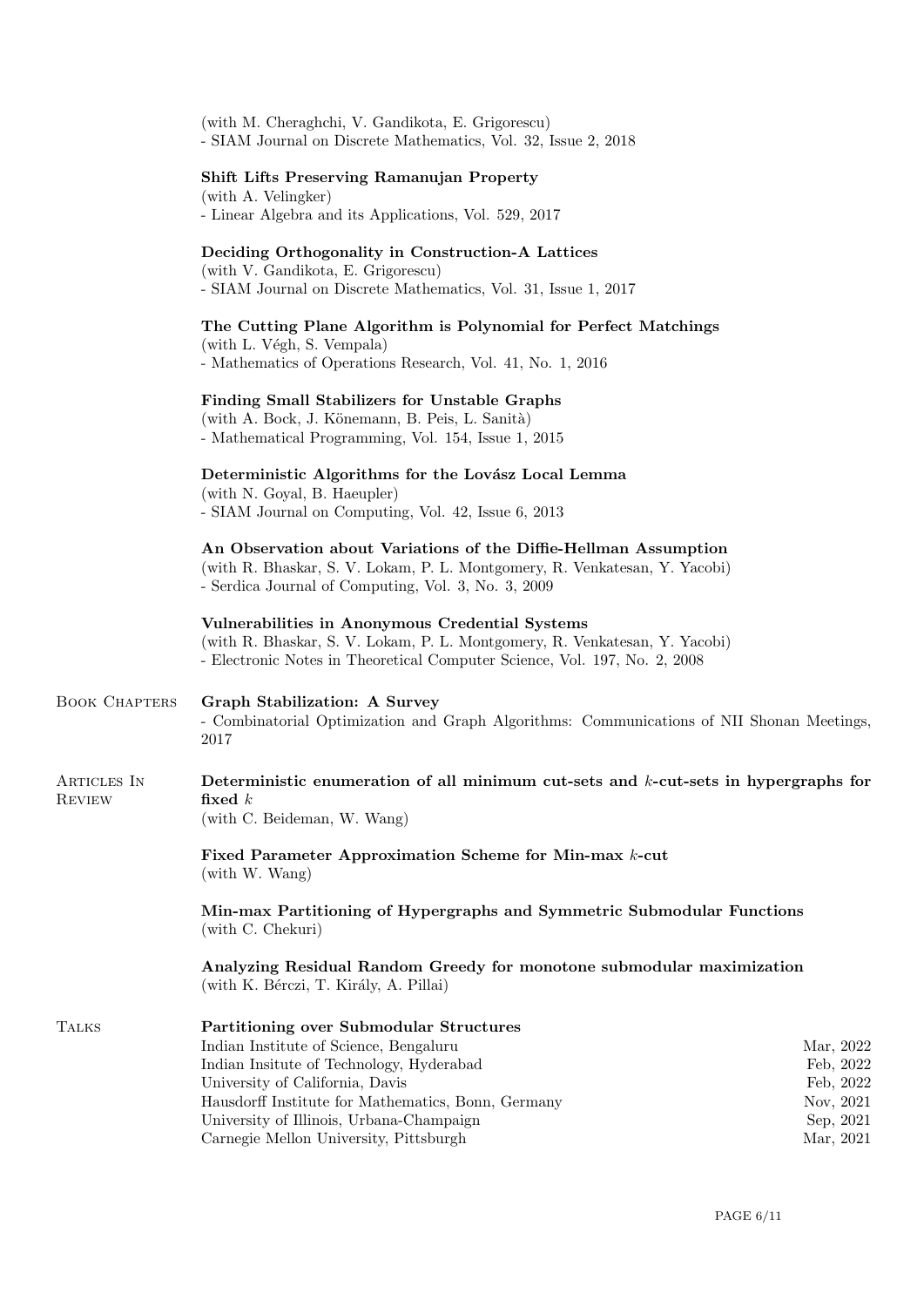| $\ell_p$ -norm multiway cut<br>Hausdorff Institute for Mathematics, Bonn, Germany                                   | Nov, 2021 |
|---------------------------------------------------------------------------------------------------------------------|-----------|
| Multiway cut and integrality gap                                                                                    |           |
| Mixed Integer Programming workshop, Online                                                                          | May, 2021 |
| Min-max Partitioning of Hypergraphs and Symmetric Submodular Functions<br>ACM-SIAM Symposium on Discrete Algorithms | Jan, 2021 |
| Hypergraph $k$ -cut for fixed $k$ in deterministic polynomial time                                                  |           |
| IEEE Symposium on Foundations of Computer Science                                                                   | Nov, 2020 |
| Frontiers of Parameterized Complexity                                                                               | Nov, 2020 |
| University of Illinois, Urbana-Champaign                                                                            | Nov, 2020 |
| Michigan-Purdue Theory Seminar                                                                                      | Sep, 2020 |
| Improving the smoothed complexity of FLIP for max cut problems                                                      |           |
| University of Illinois, Chicago                                                                                     | Oct, 2019 |
| Workshop on Combinatorial Optimization, Corsica                                                                     | Sep, 2019 |
| Purdue University, West Lafayette                                                                                   | Mar, 2019 |
| Hypergraph $k$ -cut in randomized polynomial time                                                                   |           |
| Cornell University, Ithaca                                                                                          | Apr, 2020 |
| University of Colorado, Boulder                                                                                     | Nov, 2018 |
| ISMP '18, Bordeaux                                                                                                  | Jul, 2018 |
| Eötvös Loránd University, Budapest                                                                                  | Jun, 2018 |
| Flexible Network Design Workshop, Maryland                                                                          | May, 2018 |
| University of Illinois, Urbana-Champaign                                                                            | Apr, 2018 |
| Northwestern University, Evanston                                                                                   | Mar, 2018 |
| Purdue University, West Lafayette                                                                                   | Feb, 2018 |
| Beating the 2-factor for Bicut                                                                                      |           |
| University of Chicago, Chicago                                                                                      | Nov, 2017 |
|                                                                                                                     |           |
| Global and fixed-terminal cuts in digraphs                                                                          |           |
| Midwest Theory Day, Indiana University, Bloomington                                                                 | Apr, 2017 |
| ACO25, Georgia Institute of Technology, Atlanta                                                                     | Jan, 2017 |
| Lattice Optimization                                                                                                |           |
| University of Illinois, Urbana-Champaign                                                                            | Apr, 2016 |
|                                                                                                                     |           |
| <b>Stabilizers for Unstable Graphs</b><br>INFORMS '16, Nashville                                                    | Nov, 2016 |
| Workshop in Current Trends in Combinatorial Optimization, Shonan, Japan                                             | Apr, 2016 |
| ISMP '15, Pittsburgh                                                                                                | Jul, 2015 |
|                                                                                                                     |           |
| Local Testing for Membership in Lattices                                                                            |           |
| Hausdorff Institute for Mathematics, Bonn, Germany                                                                  | Nov, 2015 |
| University of Illinois, Urbana-Champaign                                                                            | Sep, 2015 |
| Finding Small Stabilizers for Unstable Graphs                                                                       |           |
| INFORMS '14, San Francisco                                                                                          | Nov, 2014 |
| Purdue University, West Lafayette                                                                                   | Oct, 2014 |
| University of Illinois, Urbana-Champaign                                                                            | Sep, 2014 |
| Flexible Network Design Workshop, Lugano, Switzerland                                                               | Aug, 2014 |
| Finding a Most Biased Coin with Fewest Flips                                                                        |           |
| EPFL, Lausanne, Switzerland                                                                                         | Jul, 2014 |
|                                                                                                                     |           |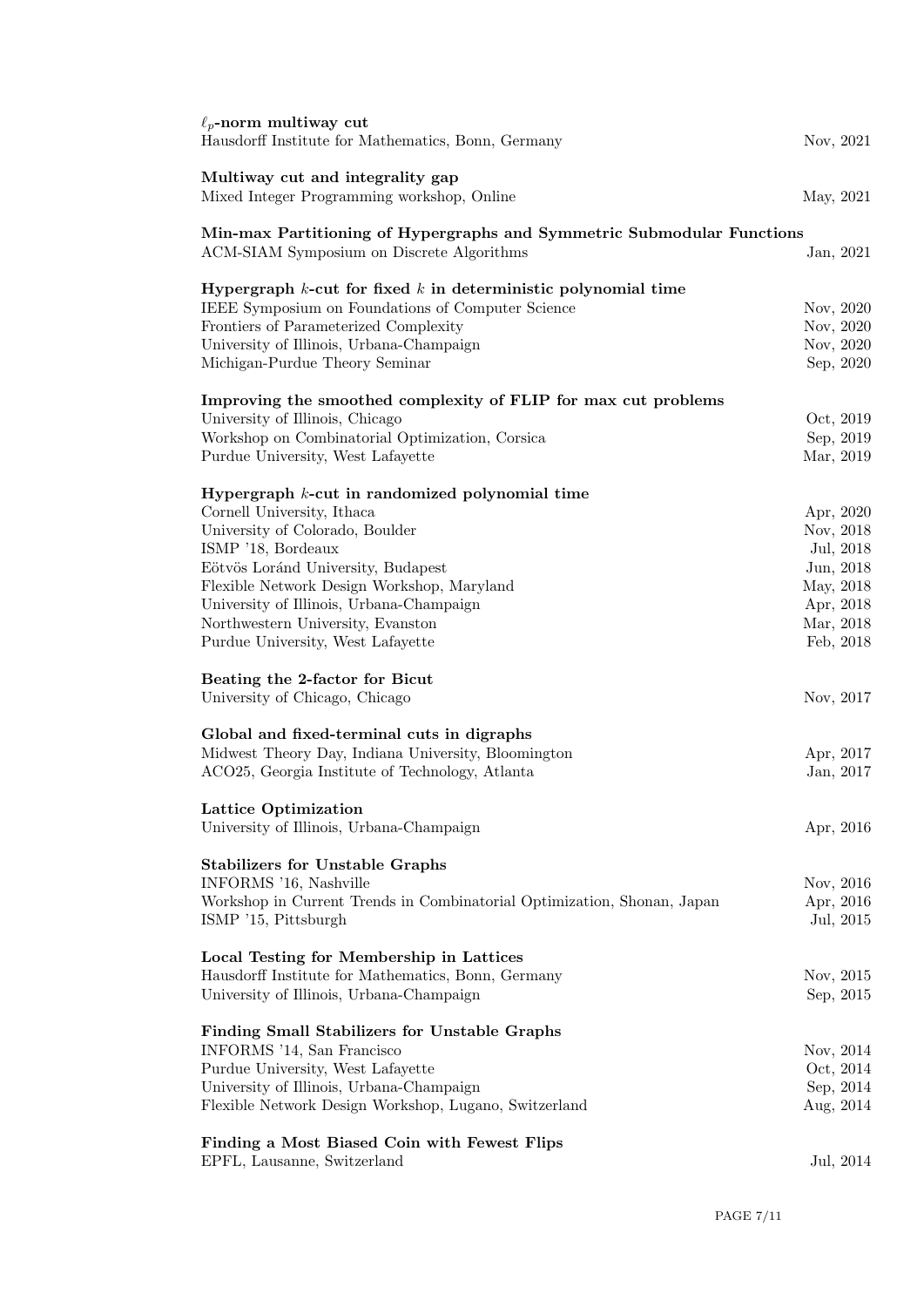| RWTH Aachen University, Aachen, Germany                                 | Jun, 2014 |
|-------------------------------------------------------------------------|-----------|
| Conference on Learning Theory 2014, Barcelona, Spain                    | Jun, 2014 |
| <b>Integer Feasibility of Random Polytopes</b>                          |           |
| Microsoft Research, Redmond                                             | Mar, 2014 |
| Massachusetts Institute of Technology, Cambridge                        | Mar, 2014 |
| Innovations in Theoretical Computer Science 2014, Princeton             | Jan, 2014 |
| <b>Faster Private Release of Marginals on Small Databases</b>           |           |
| University of Waterloo, Ontario, Canada                                 | Oct, 2013 |
| Purdue University, West Lafayette                                       | Sep, 2013 |
| A Polynomial-time Cutting Plane Algorithm for Perfect Matchings         |           |
| Northeastern University, Boston                                         | Dec, 2013 |
| Brown University, Providence                                            | Oct, 2013 |
| Flexible Network Design Workshop, Toronto, Canada                       | Aug, 2013 |
| Bellairs Workshop on Combinatorial Optimization, Barbados               | Apr, 2013 |
| Carnegie Mellon University, Pittsburgh                                  | Jan, 2013 |
| IEEE Symposium on Foundations of Computer Science, New Brunswick        | Oct, 2012 |
| Harvard University, Cambridge                                           | Oct, 2012 |
| Toyota Technological Institute, Chicago                                 | Jun, 2012 |
|                                                                         |           |
| A Discrepancy based Approach to Integer Programming                     |           |
| Toyota Technological Institute, Chicago                                 | Jun, 2012 |
| SIAM Conference on Discrete Mathematics, Halifax, Canada                | Jun, 2012 |
| Workshop on Computation and Phase Transitions, Atlanta                  | Jun, 2012 |
| Discrete Optimization Seminar, Georgia Institute of Technology, Atlanta | Jan, 2012 |
| INFORMS '11, Charlotte                                                  | Nov, 2011 |
| Microsoft Research, Silicon Valley                                      | Nov, 2011 |
| IBM Research, Almaden                                                   | Sep, 2011 |
| University of California, Berkeley                                      | Aug, 2011 |
| Algorithms for Implicit Hitting Set Problems                            |           |
| Random Structures and Algorithms, Atlanta                               | May, 2011 |
| ACM-SIAM Symposium on Discrete Algorithms, San Francisco                | Jan, 2011 |
| Microsoft Research, Bangalore, India                                    | Dec, 2010 |
| Indian Institute of Technology, Madras, India                           | Dec, 2010 |
| ACO Student Seminar, Georgia Institute of Technology, Atlanta           | Apr, 2010 |
| Algorithms for the Lovász Local Lemma                                   |           |
| Indian Institute of Technology, Madras                                  | Dec, 2010 |
| Combinatorics Seminar, Georgia Institute of Technology, Atlanta         | Sep, 2009 |
| <b>Sampling Star-shaped Bodies</b>                                      |           |
| Microsoft Research, Bangalore, India                                    | Jul, 2009 |
|                                                                         |           |
| <b>Sampling s-Concave Functions</b><br>INFORMS '09, San Diego           | Oct, 2009 |
| RANDOM-APPROX, Berkeley                                                 | Aug, 2009 |
|                                                                         |           |
| Microsoft Research, Bangalore, India                                    | Jun, 2009 |
| Beating the 2-factor for Bicut                                          |           |
| Workshop on Combinatorial Optimization, Corsica                         | Oct, 2018 |
| k-Cut in Graphs, Hypergraphs and Beyond                                 |           |
| Workshop on Combinatorial Optimization, Corsica                         | Oct, 2018 |
|                                                                         |           |

Distinguished

Talks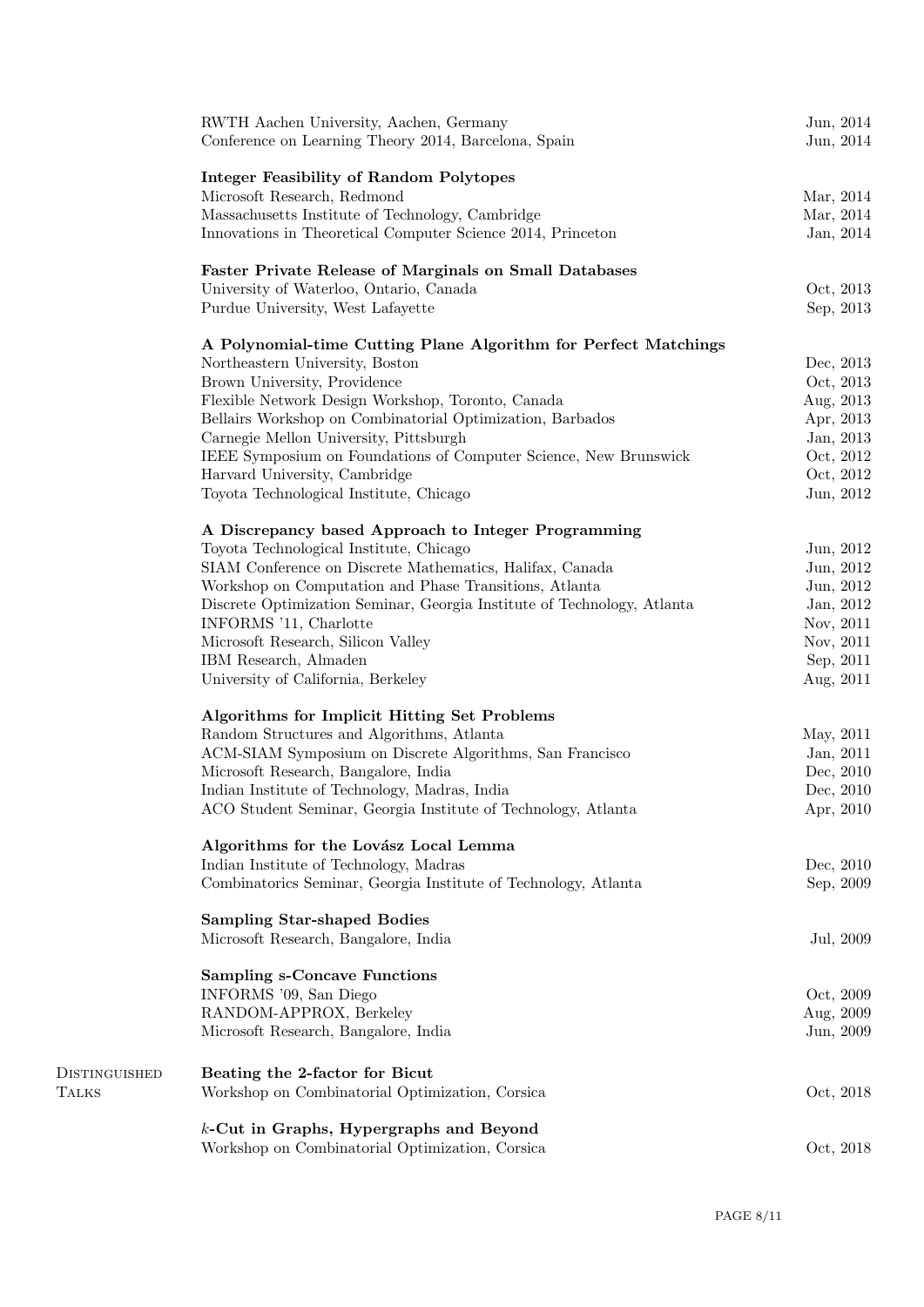### PROFESSIONAL **SERVICE**

**SERVICE** 

### Grant Panels

- National Science Foundation (NSF) Panel Member
- Israel Science Foundation (ISF) Evaluator, 2019, 2020

### Program Committee Member

- Symposium on Simplicity in Algorithms (SOSA), 2022
- International Conference on Randomization and Computation (RANDOM), 2021
- ACM-SIAM Symposium on Discrete Algorithms (SODA), 2020
- International Conference on Approximation Algorithms for Combinatorial Optimization Problems (APPROX), 2019, 2022
- International Symposium on Combinatorial Optimization (ISCO), 2018, 2020, 2022

### Reviewer for conferences

ALT (2012), APPROX (2017), CCC (2014), COLT (2014, 2016), CSR (2019), FOCS (2010, 2013, 2015, 2016, 2017, 2018, 2019, 2020), FSTTCS (2013, 2020), ESA (2018), ICALP (2018, 2021), IPCO (2016, 2019, 2021, 2022), LATIN (2012), NIPS (2010), PODS (2015), RANDOM (2012, 2018), SODA (2015, 2016, 2017, 2018, 2019, 2021, 2022), SOSA (2019), STOC (2011, 2015, 2016, 2017, 2018, 2020, 2021)

### Reviewer for journals

Algorithmica, Discrete Applied Mathematics, Discrete Mathematics, Discrete Optimization, IEEE/ACM Transactions on Networking, Journal of Computer and System Sciences (JCSS), Mathematical Programming, Mathematics of Operations Research (MOR), Open Journal of Mathematical Optimization, Operations Research, Random Structures and Algorithms, Science China Mathematics, SIAM Journal on Computing (SICOMP), SIAM Journal on Discrete Mathematics (SIDMA), SIAM Journal on Optimization (SIOPT), Transactions on Knowledge and Data Engineering (TKDE)

### Session Organizer

- Recent progress in graph cut problems International Symposium on Mathematical Programming (ISMP), Bordeaux, 2018
- Algorithmic Learning Theory INFORMS Annual Meeting, Phoenix, 2012

#### **UNIVERSITY** Department of Industrial and Enterprise Systems Engineering, UIUC

| • $CS+X$ and $X+DS$ Committee (as Chair)                                                       | Spring 22               |
|------------------------------------------------------------------------------------------------|-------------------------|
| • Faculty Hiring Committee                                                                     | 2020-21, 21-22          |
| • Operations Manager Hiring Committee (as Chair)                                               | 2019-20                 |
| $\bullet~$ Graduate Committee                                                                  | $2016 - 17, 18 - 19$    |
| • Marketing and Outreach Committee                                                             | 2018-19                 |
| • Advisory Committee                                                                           | $2016 - 18$             |
| • Grainger Engineering Breakthrough Initiative (GEBI) Hiring Committee                         | $2015 - 16$ , $17 - 18$ |
| • Seminars Committee (as Chair)                                                                | $2015 - 16$             |
| $\bullet$ ISE-CS Liaison                                                                       | $2014 - 15$             |
| • Courses and Curriculum Committee                                                             | $2014 - 15$             |
| • Space Committee                                                                              | $2014 - 15$             |
| College of Engineering, UIUC                                                                   |                         |
| • College of Engineering Committee<br>- Evaluated new CS courses                               | $2020 - 21$             |
| • College of Engineering Committee<br>- Evaluated the revised CS curriculum and new CS courses | $2015 - 16$             |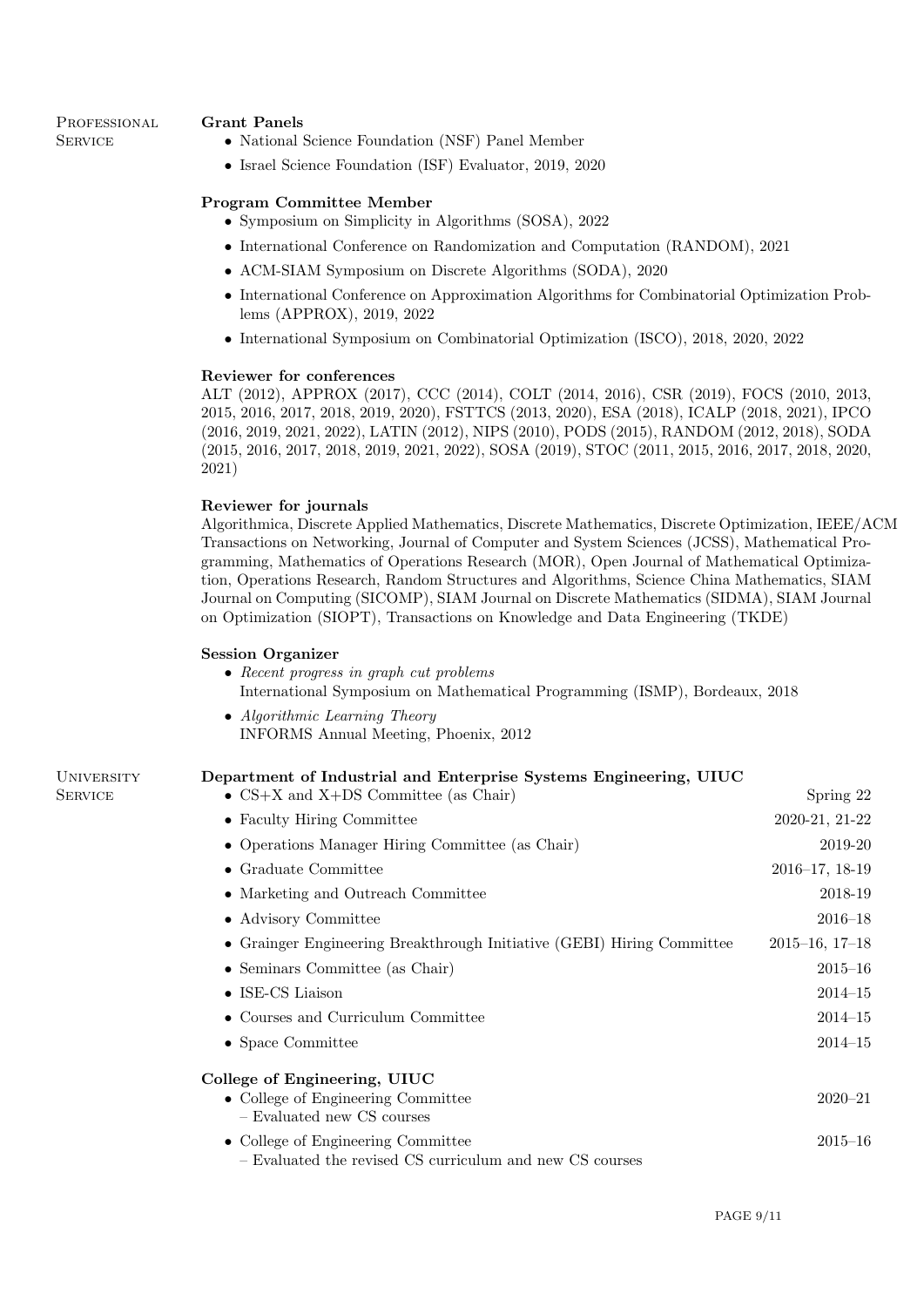| • Illinois Council of Teachers of Mathematics (ICTM) Math Contest<br>Oral Judge<br>Undergraduate Research Symposium<br>Poster Judge                                                                                                                                                                                                                                                                                                                                                                                                                                                                                                                                                                                                                                                                                        | 2016, 2017, 2018, 2019<br>2022 |
|----------------------------------------------------------------------------------------------------------------------------------------------------------------------------------------------------------------------------------------------------------------------------------------------------------------------------------------------------------------------------------------------------------------------------------------------------------------------------------------------------------------------------------------------------------------------------------------------------------------------------------------------------------------------------------------------------------------------------------------------------------------------------------------------------------------------------|--------------------------------|
| PhD Defense Exam Committee<br>• Matthew Drescher, Mathematics, Universite Libre De Bruxelles, Fall 2021<br>• Yipu Wang, Computer Science, UIUC, Spring 2020<br>• Vivek Madan, Computer Science, UIUC, Summer 2018<br>Shalmoli Gupta, Computer Science, UIUC, Summer 2018<br>$\bullet$<br>• Mayank Baranwal, Mechanical Science and Engineering, UIUC, Spring 2018<br>• Hee Youn Kwon, Industrial Engineering, UIUC, Spring 2018<br>Chao Xu, Computer Science, UIUC, Spring 2018 (as Director of Research)<br>٠<br>Siyang Xie, Civil Engineering, UIUC, Spring 2018<br>• Venkata Gandikota, Computer Science, Purdue, Spring 2017                                                                                                                                                                                           |                                |
| <b>PhD Preliminary Exam Committee</b><br>• Ian Ludden, Computer Science, UIUC, Spring 2022<br>• Calvin Beideman, Computer Science, UIUC, Spring 2022<br>• Setareh Taki, Industrial Engineering, UIUC, Fall 2021<br>• Weihang Wang, Mathematics, UIUC, Spring 2021<br>• Yipu Wang, Computer Science, UIUC, Fall 2018<br>Wenda Zhang, Industrial Engineering, UIUC, Fall 2018<br>• Hee Youn Kwon, Industrial Engineering, UIUC, Fall 2017<br>Chao Xu, Computer Science, UIUC, Spring 2017 (as Director of Research)<br>Shalmoli Gupta, Computer Science, UIUC, Spring 2017<br>• Vivek Madan, Computer Science, UIUC, Spring 2017<br>• Siyang Xie, Civil Engineering, UIUC, Spring 2017<br>• Mayank Baranwal, Mechanical Science and Engineering, UIUC, Fall 2016<br>• Venkata Gandikota, Computer Science, Purdue, Fall 2015 |                                |
| <b>PhD Oral Qualifiers Committee</b><br>• Lang Yin, Industrial Engineering, UIUC, Spring 2022<br>• Yufei Ruan, Industrial Engineering, UIUC, Fall 2019, Spring 2021<br>Tiancheng Qin, Industrial Engineering, UIUC, Fall 2019<br>Samhita Vadrevu, Industrial Engineering, UIUC, Spring 2019<br>Siqi Zhang, Industrial Engineering, UIUC, Spring 2019<br>Timothy Murray, Industrial Engineering, UIUC, Spring 2018<br>Menglong Li, Industrial Engineering, UIUC, Spring 2018<br>$\bullet$<br>• Reza Yousefi Maragheh, Industrial Engineering, UIUC, Spring 2017<br>Runqi Hu, Industrial Engineering, UIUC, Fall 2015<br>• Shuanglong Wang, Industrial Engineering, UIUC, Spring 2015<br>Industry sponsored undergraduate projects advised (SE 494/495)                                                                      |                                |
|                                                                                                                                                                                                                                                                                                                                                                                                                                                                                                                                                                                                                                                                                                                                                                                                                            |                                |